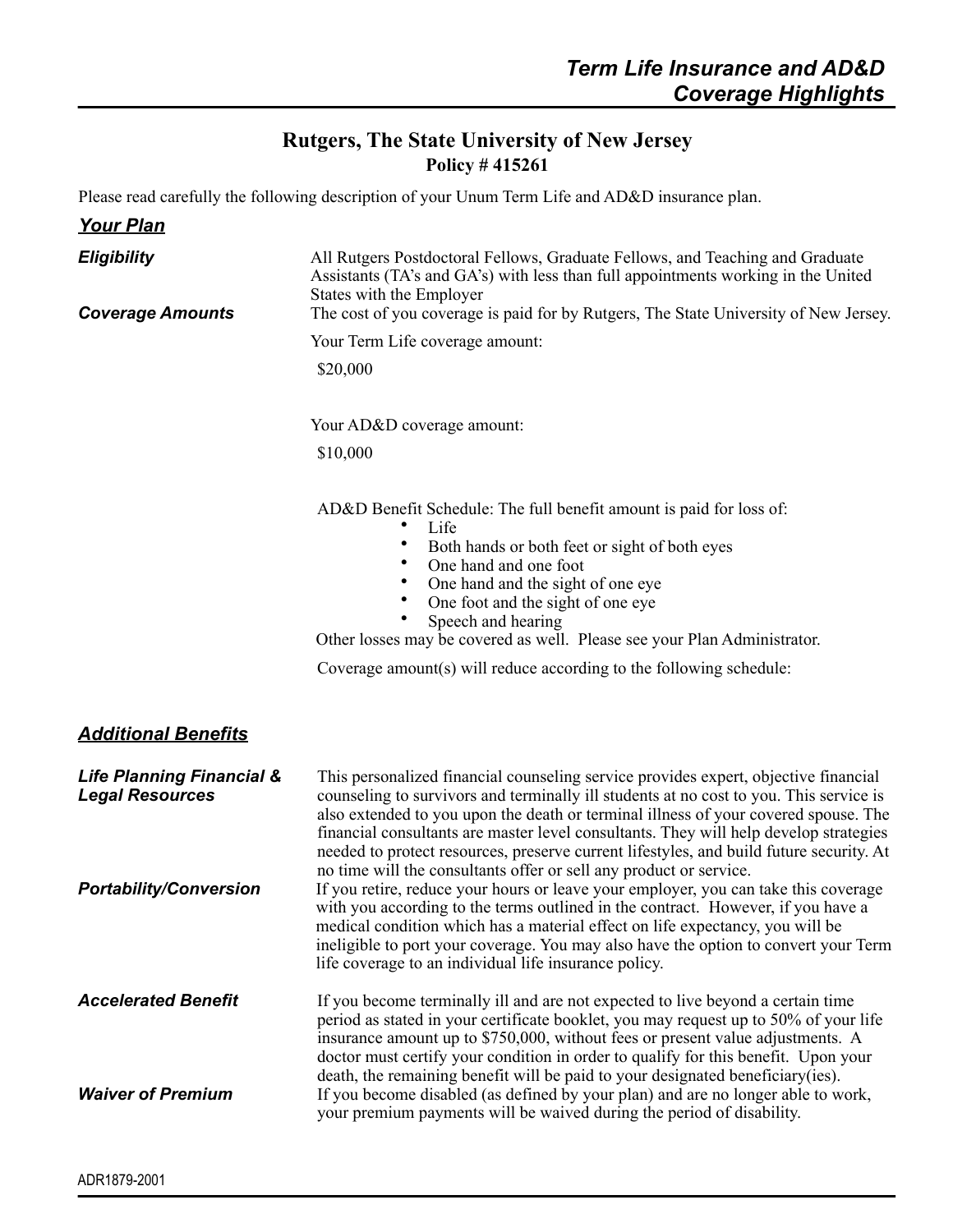| <b>Retained Asset Account</b><br><b>Additional AD&amp;D Benefits</b><br><b>Limitations/Exclusions/</b><br><b>Termination of Coverage</b> | Benefits of \$10,000 or more are paid through the Unum Retained Asset Account.<br>This interest bearing account will be established in the beneficiary's name. He or<br>she can then write a check for the full amount or for \$250 or more, as needed.<br>Education Benefit: If you or your insured spouse die within 365 days of an<br>accident, an additional benefit is paid to your dependent child(ren). Your child(ren)<br>must be a full-time student beyond grade 12. (Not available in Illinois or New<br>York.)<br>Seat Belt/Air Bag Benefit: If you or your insured dependent(s) die in a car accident<br>and are wearing a properly fastened seat belt and/or are in a seat with an air bag, an<br>amount will be paid in addition to the AD&D benefit. |
|------------------------------------------------------------------------------------------------------------------------------------------|----------------------------------------------------------------------------------------------------------------------------------------------------------------------------------------------------------------------------------------------------------------------------------------------------------------------------------------------------------------------------------------------------------------------------------------------------------------------------------------------------------------------------------------------------------------------------------------------------------------------------------------------------------------------------------------------------------------------------------------------------------------------|
| <b>Suicide Exclusion</b>                                                                                                                 | Life benefits will not be paid for deaths caused by suicide in the first twenty-four<br>months after your effective date of coverage.                                                                                                                                                                                                                                                                                                                                                                                                                                                                                                                                                                                                                                |
|                                                                                                                                          | No increased or additional benefits will be payable for deaths caused by suicide<br>occurring within 24 months after the day such increased or additional insurance is<br>effective.                                                                                                                                                                                                                                                                                                                                                                                                                                                                                                                                                                                 |
| <b>AD&amp;D Benefit Exclusions</b>                                                                                                       | AD&D benefits will not be paid for losses caused by, contributed to by, or resulting<br>from:                                                                                                                                                                                                                                                                                                                                                                                                                                                                                                                                                                                                                                                                        |
|                                                                                                                                          | Disease of the body or diagnostic, medical or surgical treatment or mental<br>$\bullet$<br>disorder as set forth in the latest edition of the Diagnostic and Statistical Manual<br>of Mental Disorders;                                                                                                                                                                                                                                                                                                                                                                                                                                                                                                                                                              |
|                                                                                                                                          | Suicide, self-destruction while sane, intentionally self-inflicted injury while<br>$\bullet$<br>sane, or self-inflicted injury while insane;                                                                                                                                                                                                                                                                                                                                                                                                                                                                                                                                                                                                                         |
|                                                                                                                                          | War, declared or undeclared, or any act of war;<br>$\bullet$                                                                                                                                                                                                                                                                                                                                                                                                                                                                                                                                                                                                                                                                                                         |
|                                                                                                                                          | Active participation in a riot;<br>$\bullet$                                                                                                                                                                                                                                                                                                                                                                                                                                                                                                                                                                                                                                                                                                                         |
|                                                                                                                                          | Attempt to commit or commission of a crime;<br>$\bullet$                                                                                                                                                                                                                                                                                                                                                                                                                                                                                                                                                                                                                                                                                                             |
|                                                                                                                                          | The voluntary use of any prescription or non-prescription drug, poison, fume, or<br>$\bullet$<br>other chemical substance unless used according to the prescription or direction<br>of your or your dependent's doctor. This exclusion does not apply to you or<br>your dependent if the chemical substance is ethanol;                                                                                                                                                                                                                                                                                                                                                                                                                                              |
|                                                                                                                                          | Intoxication. ("Intoxicated" means that the individual's blood alcohol level<br>$\bullet$<br>equals or exceeds the legal limit for operating a motor vehicle in the state or<br>jurisdiction where the accident occurred.)                                                                                                                                                                                                                                                                                                                                                                                                                                                                                                                                           |